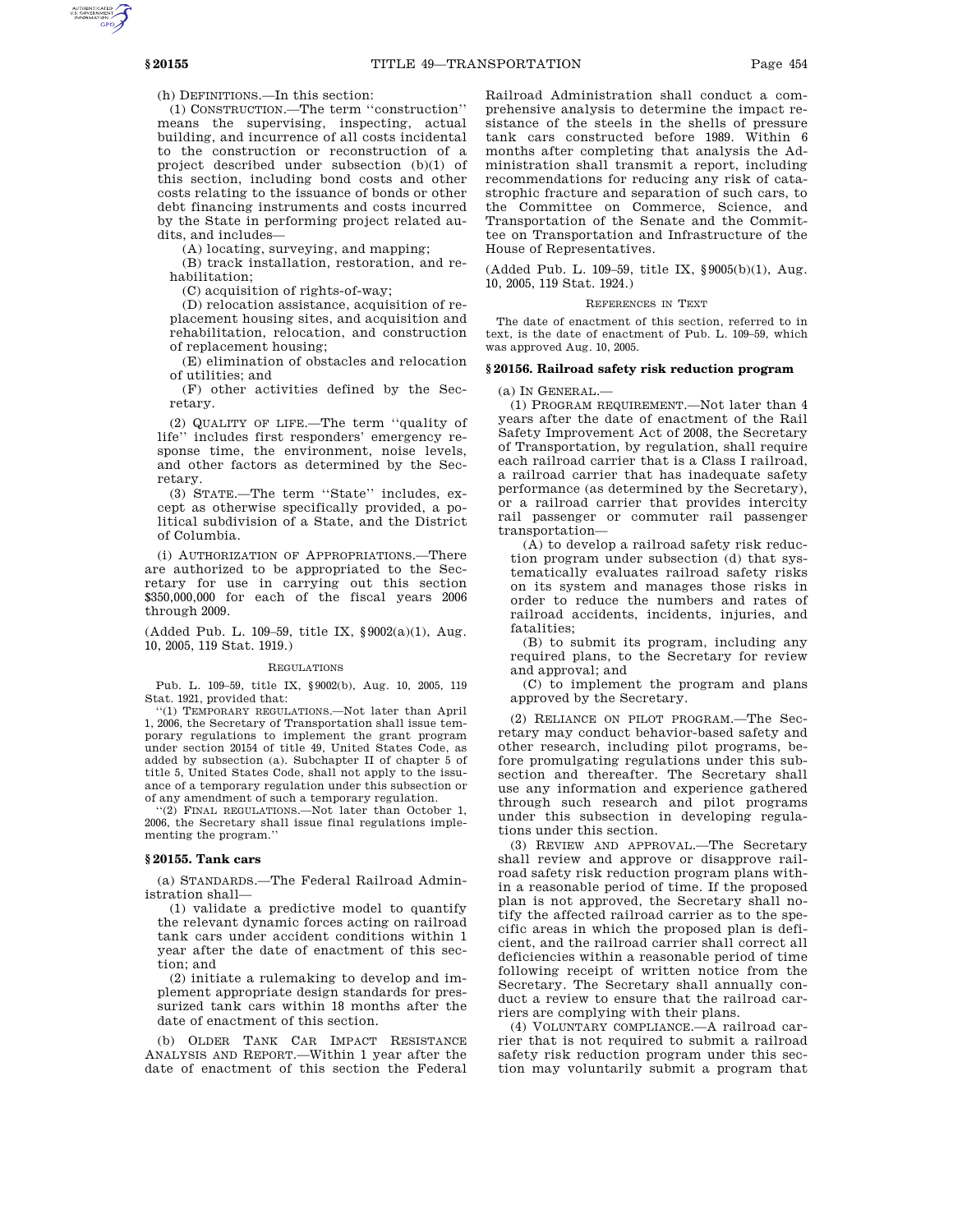meets the requirements of this section to the Secretary. The Secretary shall approve or disapprove any program submitted under this paragraph.

(b) CERTIFICATION.—The chief official responsible for safety of each railroad carrier required to submit a railroad safety risk reduction program under subsection (a) shall certify that the contents of the program are accurate and that the railroad carrier will implement the contents of the program as approved by the Secretary.

(c) RISK ANALYSIS.—In developing its railroad safety risk reduction program each railroad carrier required to submit such a program pursuant to subsection (a) shall identify and analyze the aspects of its railroad, including operating rules and practices, infrastructure, equipment, employee levels and schedules, safety culture, management structure, employee training, and other matters, including those not covered by railroad safety regulations or other Federal regulations, that impact railroad safety.

(d) PROGRAM ELEMENTS.—

(1) IN GENERAL.—Each railroad carrier required to submit a railroad safety risk reduction program under subsection (a) shall develop a comprehensive safety risk reduction program to improve safety by reducing the number and rates of accidents, incidents, injuries, and fatalities that is based on the risk analysis required by subsection (c) through—

(A) the mitigation of aspects that increase risks to railroad safety; and

(B) the enhancement of aspects that decrease risks to railroad safety.

(2) REQUIRED COMPONENTS.—Each railroad carrier's safety risk reduction program shall include a risk mitigation plan in accordance with this section, a technology implementation plan that meets the requirements of subsection (e), and a fatigue management plan that meets the requirements of subsection (f).

(e) TECHNOLOGY IMPLEMENTATION PLAN.—

(1) IN GENERAL.—As part of its railroad safety risk reduction program, a railroad carrier required to submit a railroad safety risk reduction program under subsection (a) shall develop, and periodically update as necessary, a 10-year technology implementation plan that describes the railroad carrier's plan for development, adoption, implementation, maintenance, and use of current, new, or novel technologies on its system over a 10-year period to reduce safety risks identified under the railroad safety risk reduction program. Any updates to the plan are subject to review and approval by the Secretary.

(2) TECHNOLOGY ANALYSIS.—A railroad carrier's technology implementation plan shall include an analysis of the safety impact, feasibility, and cost and benefits of implementing technologies, including processor-based technologies, positive train control systems (as defined in section 20157(i)), electronically controlled pneumatic brakes, rail integrity inspection systems, rail integrity warning systems, switch position monitors and indicators, trespasser prevention technology, highwayrail grade crossing technology, and other new or novel railroad safety technology, as appropriate, that may mitigate risks to railroad safety identified in the risk analysis required by subsection (c).

(3) IMPLEMENTATION SCHEDULE.—A railroad carrier's technology implementation plan shall contain a prioritized implementation schedule for the development, adoption, implementation, and use of current, new, or novel technologies on its system to reduce safety risks identified under the railroad safety risk reduction program.

(4) POSITIVE TRAIN CONTROL.—Except as required by section 20157 (relating to the requirements for implementation of positive train control systems), the Secretary shall ensure that—

(A) each railroad carrier's technology implementation plan required under paragraph (1) that includes a schedule for implementation of a positive train control system complies with that schedule; and

(B) each railroad carrier required to submit such a plan implements a positive train control system pursuant to such plan by December 31, 2018.

(f) FATIGUE MANAGEMENT PLAN.—

(1) IN GENERAL.—As part of its railroad safety risk reduction program, a railroad carrier required to submit a railroad safety risk reduction program under subsection (a) shall develop and update at least once every 2 years a fatigue management plan that is designed to reduce the fatigue experienced by safety-related railroad employees and to reduce the likelihood of accidents, incidents, injuries, and fatalities caused by fatigue. Any such update shall be subject to review and approval by the Secretary.

(2) TARGETED FATIGUE COUNTERMEASURES.—A railroad carrier's fatigue management plan shall take into account the varying circumstances of operations by the railroad on different parts of its system, and shall prescribe appropriate fatigue countermeasures to address those varying circumstances.

(3) ADDITIONAL ELEMENTS.—A railroad shall consider the need to include in its fatigue management plan elements addressing each of the following items, as applicable:

(A) Employee education and training on the physiological and human factors that affect fatigue, as well as strategies to reduce or mitigate the effects of fatigue, based on the most current scientific and medical research and literature.

(B) Opportunities for identification, diagnosis, and treatment of any medical condition that may affect alertness or fatigue, including sleep disorders.

(C) Effects on employee fatigue of an employee's short-term or sustained response to emergency situations, such as derailments and natural disasters, or engagement in other intensive working conditions.

(D) Scheduling practices for employees, including innovative scheduling practices, onduty call practices, work and rest cycles, increased consecutive days off for employees, changes in shift patterns, appropriate scheduling practices for varying types of work, and other aspects of employee scheduling